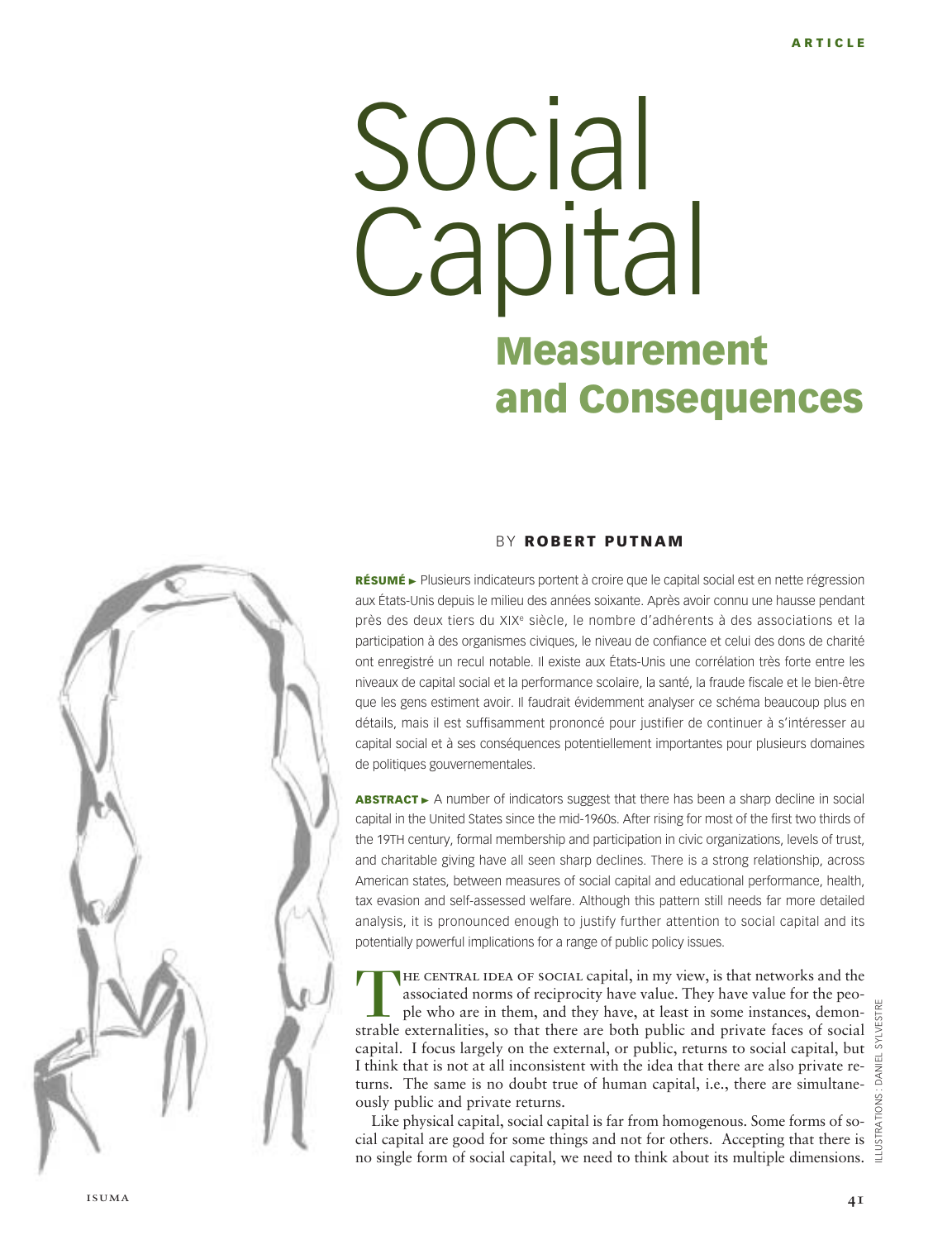One of the most important research priorities in this area is the development of theoretically coherent and empirically valid typologies or dimensions along which social capital should vary. Although, I give some examples of how social capital varies, I do not think we are anywhere near a kind of canonical account of the dimensions of social capital.

Some forms of social capital, such as a pta (Parent-Teacher Association) organization, a national organization of any sort, or a labour union, formally organized with a chairperson, a president and membership dues, are highly formal. Other forms of social capital, such as a group of people gathering at a bar every Thursday evening, are highly informal. And yet, both forms constitute networks in which there can easily develop reciprocity, and in which there can be gains. Some forms of social capital are densely interlaced, like a group of steelworkers who work together every day at the factory, go bowling together on Saturday, and to the same church every Sunday. At another extreme, you have very thin, almost invisible forms of social capital, like the nodding acquaintance you have with the person you occasionally see at the supermarket, while waiting in line.

We must not be too dismissive of such casual forms of social connection. There has been good experimental evidence that if you nod to people in the hall, they are more likely to come to your aid if you should have a seizure or a heart attack, than if you don't nod to them, even if you don't otherwise know them. Merely nodding to someone in the hall generates visible, measurable forms of reciprocity.

I now address issues of measurement, especially of long-run trends, over the course of the 20th century, in social capital in the United States. For many Americans that is an interesting question. In 1995, I wrote an article<sup>1</sup> in which I conjectured that the long-run trends, at least the recent trends, in social capital in the United States were down. In that article I provided preliminary evidence that showed, at least by some measures,

that membership in organizations was down. My recent book<sup>2</sup> looks in much more detail at the question of trends in social capital in the United States.

For my 1995 article, we constructed market share measures for many major civic organizations in American life, e.g., the percentage of all Jewish women in America belonging to Hadassah; the percentage of Catholic men belonging to the Knights of Columbus; the percentage of rural kids belonging to the 4-h; the percentage of parents belonging to a pta; or the percentage of all adult men belonging to one of the "animal clubs," that is, men's organizations. ("Animal clubs" is a technical term: I only realized when I began doing this research that all men's clubs in America are named for animals: the Lions club, the Moose club, the Elks club, the Eagles club, and so on.)

In all, over 30 large organizations were examined. Virtually all of the individual graphs look like Figure 1, which in fact shows the average membership rates for 32 national chapter-based voluntary associations for almost the entire 20th century. An almost identical graph applies to professional organizations, e.g., doctors who are members of the

American Medical Association (ama), or electronic engineers belonging to the Institute of Electrical and Electronics Engineers (IEEE).

Graphs for the various organizations tell a similar story. Membership market shares rise for the first two thirds of the century, with the exception of the Great Depression when many organizations lost half their membership between 1930 and 1935. Thereafter, there was a long period of very rapid growth, doubling market share, on average.

The period between 1940 and 1965 was arguably the most rapid period of civic revival in American history. Figure 1 does not prove that, but I believe it was the case.

And then suddenly, silently, inexplicably, all of those organizations began to experience levelling market shares and then decline in market shares, and gradually the decline in market shares became so great that they began to experience a decline in the absolute number of members. By 1997, the average organization was back to Depression levels in terms of membership market shares. Not all organizations' membership fell at the same time. The ama actually was the first to peak in terms of its market share. Appropriately, the last of the

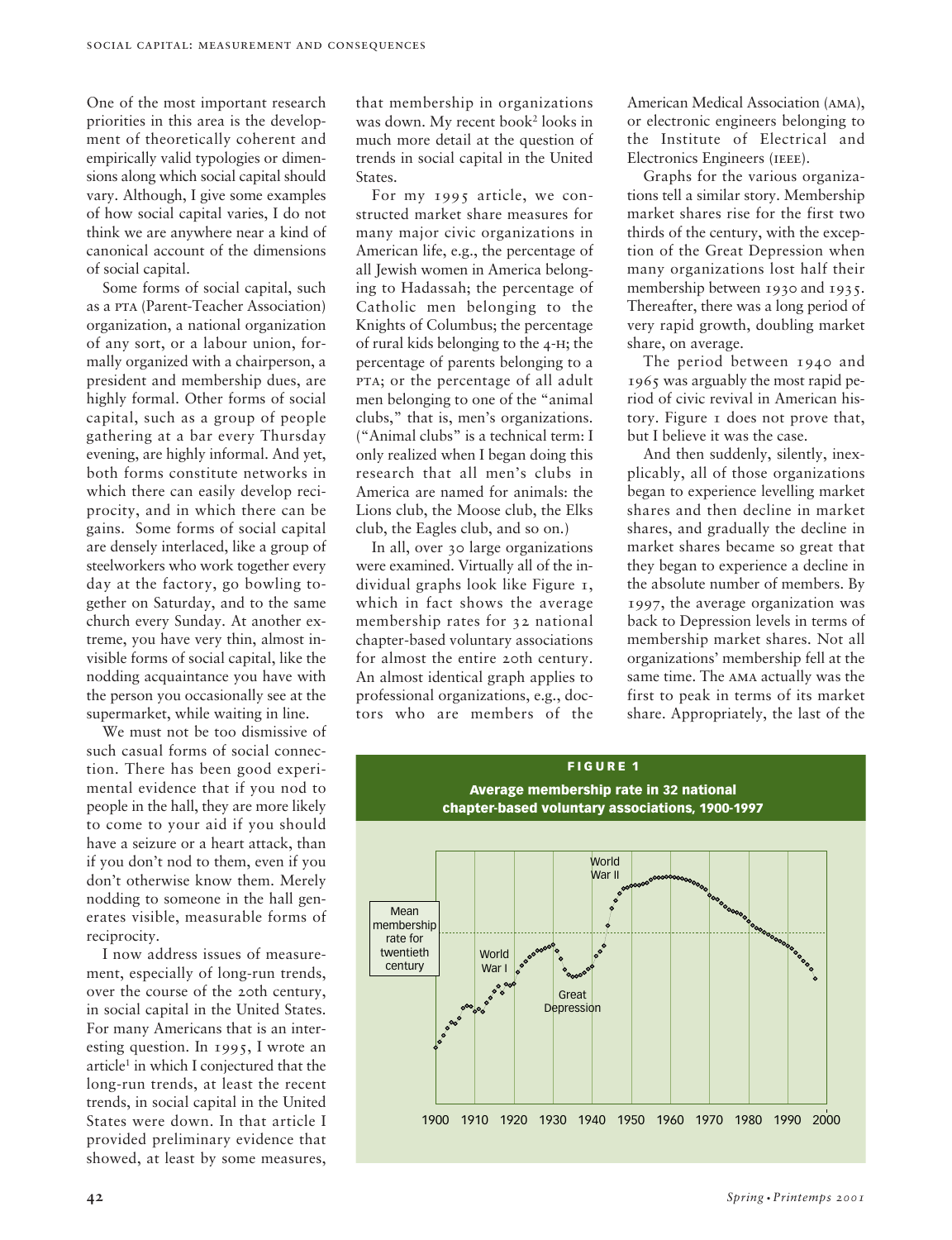organizations we looked at to peak and begin to fall was the Optimists. The Optimists did not begin falling until 1980, but then they really plummeted and are now back down in terms of their market share to below what they were in the 1930s.

But there are two reasons to doubt the adequacy of the membership data as a sufficient measure of social connectedness. First of all, it is based on membership in fixed organizations. I wanted to know membership across the whole of the century, so I needed some measures that would last across the whole century. But there might have been another shadow universe of organizations that was growing while these were declining, so perhaps this graph represents just changes in the pecking order of organizations, and not a universal pattern.

Second—and I want to underline this because there has been some misunderstanding of my own position on this — I do not believe, nor have I ever believed, that associations were some privileged form of social capital, except in the sense that associations tend to gather data on themselves and, therefore, it is easier to gather data on associations. Beyond this greater ease of measurement, there is nothing canonically superior about formal associations as forms of social networks.

Of course it could be true that associations were becoming less common in America but that we were hanging out in bars more, that we were having more picnics, that we were seeing folks at our home at night more often, and those forms of informal social capital can be quite important. But I could not figure out where the picnic register in American society was located. Where would I go to find out about trends in picnics over time?

Both of these possible shortcomings of the membership data were solved when I discovered two massive new archives of data in the United States. One of them, the Roper survey, has asked national samples of Americans, every month over the last 25 years and continuing still, questions of the following form: In the course of the last year, did you do any of the following things: sign a petition, write a letter to your congressman, attend a local meeting, serve as an official of a local club, serve on a committee of any local organization, work for a political party, and so on. By political science standards, the Roper database is huge — more than 400,000 surveys—and it shows unequivocally a

We must not be too dismissive of casual forms of social connection.



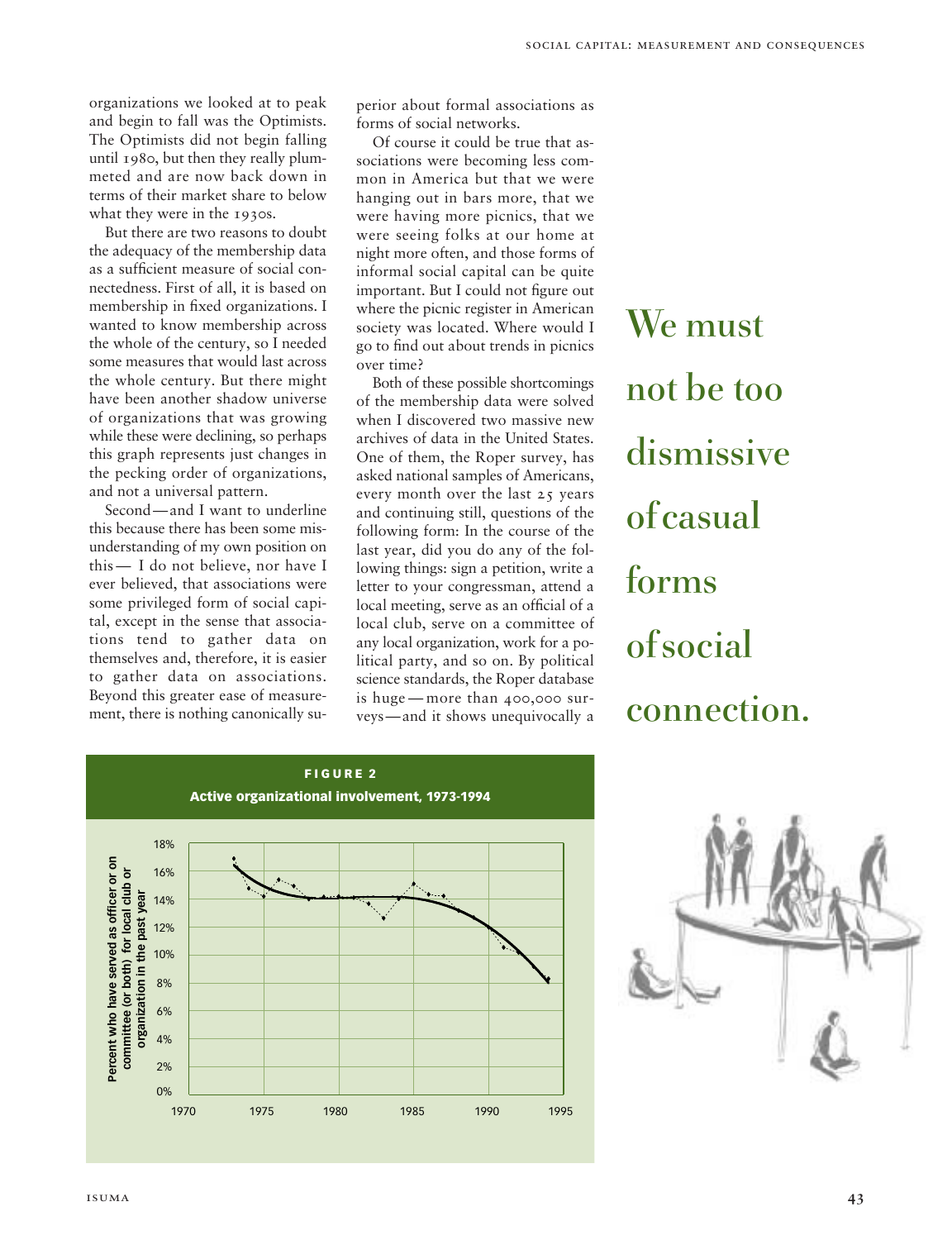# **States** where children watch less TV have higher levels of social capital.



decline in all these forms of civic participation. Figure 2, which happens to be the graph of the Roper data for the percentage of Americans who had, in the course of the last year, served either as officer of a local organization or as a committee member of a local organization— any organization, not just one of my 32 national organizations—shows a quite dramatic drop, basically a cut in half, over these years. Every one of the 12 different kinds of connectedness covered in the survey shows the same decline.

The most novel data, however, come as a by-product from systematic surveys by DDB Needham, a commercial marketing firm in Chicago. Every month over more than 25 years the firm has surveyed very large samples of Americans, mainly on their consumer behaviour, e.g., do you prefer Nike or Adidas? Do you prefer Yoplait or Danone yoghurt? And so on—but they began to have the idea 25 years ago that it would be helpful to gather information about their respondents beyond their yoghurt-eating habits. If you are trying to write an ad for yoghurt, it would be useful to have in your mind something else about these people besides the fact they eat yoghurt.

Thus DDB began asking a broader range of questions. The questions included: How many times in the course of the last year did you go to church? Did you go to a club meeting? Did you volunteer? Did you work on a committee project? Did you have friends over to the house? Did you go on a picnic? At last I had found the picnic register! The answer, by the way, turns out to be that in 1975 the average American went out to a picnic five times per year. In 1999, the average American went on two picnics per year. Reductions of that order characterize almost every single measure of social activity in this survey: playing cards, having friends over to the house, dinner parties, having dinner with your family, going to club meetings, card games, and so on.

It gets boring after a while because all the graphs look the same. Figure 3 provides a typical example of the DDB data. In 1975, the average American went to 12 club meetings a year. By 1999, the average American went to five club meetings a year.

I have thus far described one set of indicators: formal membership and participation in many different forms of informal networks. Another form of evidence that fits perfectly with this picture comes from data on social

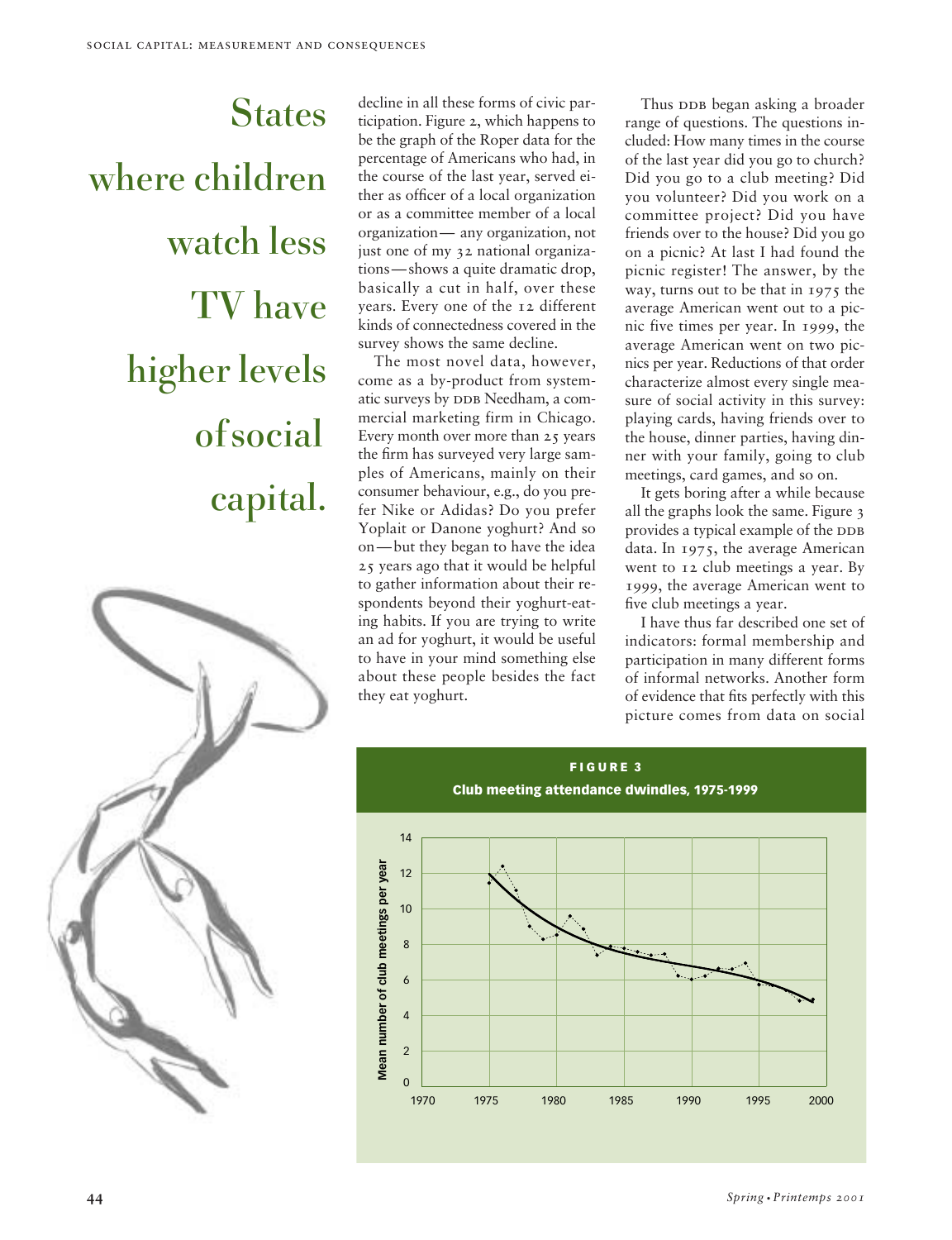trust. I am in agreement with Michael Woolcock that social trust is not part of the definition of social capital but it is certainly a close consequence, and therefore could be easily thought of as a proxy. Figure 4 shows what the trend is, based on many surveys asking the same question: basically, do you trust other people? The graph shows that there has been a 40-year steady decline, and a decline that is actually greater among American youth than among adults. Other analysis has shown very clearly that the decline in social trust in America is entirely generational, that is, if you look at any birth cohort, average trust has not changed over time, but each successive birth cohort over the last 30 to 40 years has reached adulthood with a lower level of social trust.

A slightly less direct measure comes from data on organized altruism. Altruism (doing good for other people) is not part of the definition of social capital in my view, but it turns out empirically, at least in the United States and probably elsewhere, that a very strong predictor of altruism is social connectedness. That is, the people who give blood, give money and have volunteered their time are people who are more connected. By far the best predictor of philanthropy, for example, is not how much money you have, but how many clubs you go to or how often you go to church. There is a very strong affinity between social connectedness and altruism. Therefore, it would be very interesting to ask about trends in philanthropy, or for that matter volunteering or bloodgiving over time.

The best data comes from data on philanthropy over time. The metric used here is not absolute number of dollars given, because of course that rises every year, but what fraction of their income Americans give to all forms of charity. Figure  $\zeta$  shows the results. Not accidentally, it has exactly the same profile over time as does the membership data quoted above. It rises steadily until 1964 the 1930s, jump by the way is a change in the denominator, not the numerator. Even though people had less income during the Great

Depression, they continued to give, which drags the fraction up. But basically, through both the Great Depression and then through the post-war boom, Americans gave an increasing percentage of their income, until 1964. Since then there has been a steady decline. There is a little bump in the late 1980s and that is driven

entirely by the Reagan tax cut, a oneyear change in deductibility, which pushed donations into that one year and out of the two adjacent years. Essentially the same graph applies to giving to the Catholic Church, protestant churches and the United Way. If you were to look at all these graphs, you would see that it can not be any-



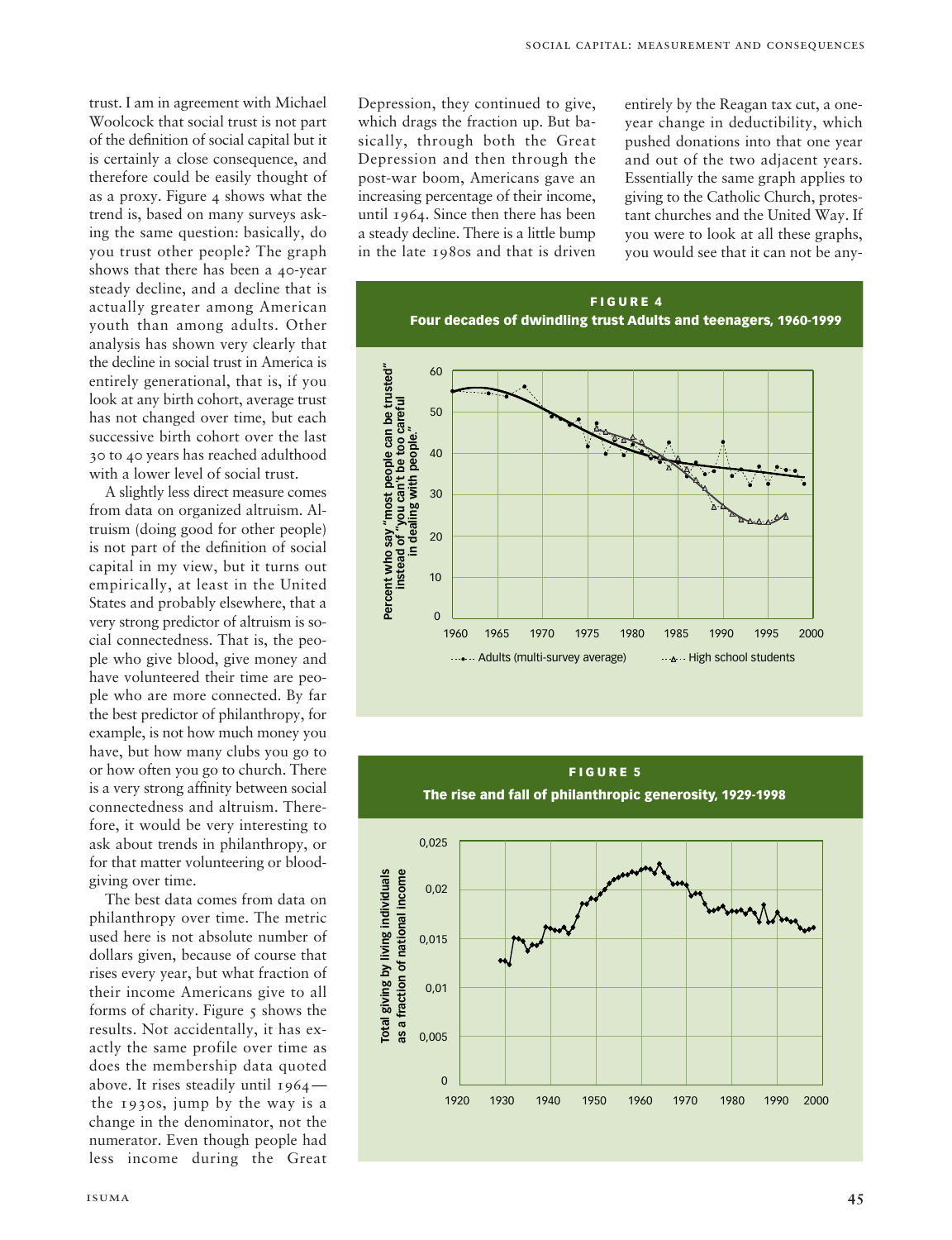

The period between 1940 and 1965 was arguably the most rapid period of civic revival in American history. Then suddenly,all of those organizations declined.

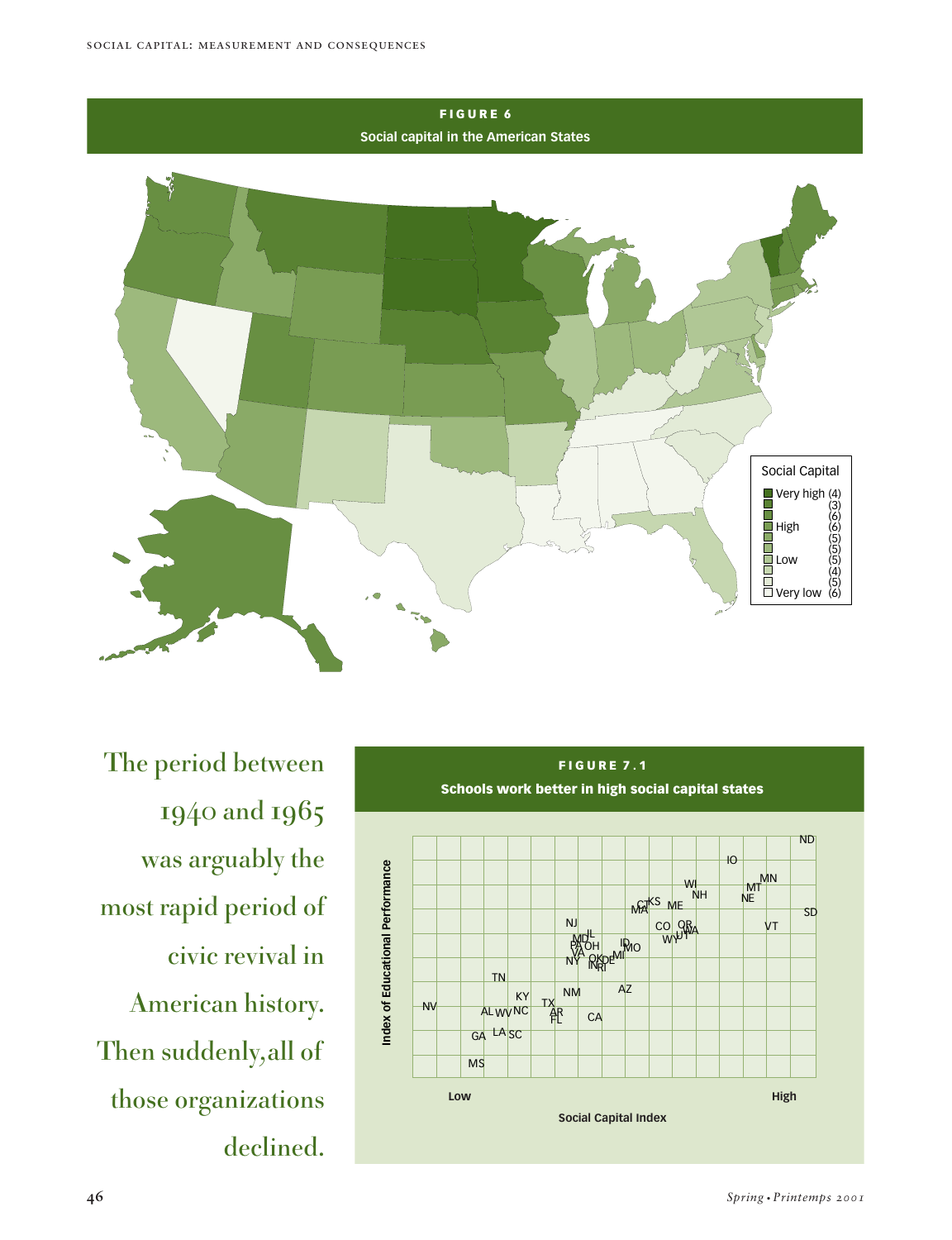## **American States**

| Alaska AK                                                      |
|----------------------------------------------------------------|
|                                                                |
| Arkansas AR                                                    |
| California CA                                                  |
| ColoradoCO                                                     |
| Connecticut. CT                                                |
| Delaware. DE                                                   |
|                                                                |
| GeorgiaGA                                                      |
|                                                                |
|                                                                |
|                                                                |
| Indiana IN                                                     |
|                                                                |
|                                                                |
| Kentucky KY                                                    |
| LouisianaLA                                                    |
| Maine ME                                                       |
| Maryland  MD                                                   |
| Massachusetts  MA                                              |
| Michigan MI                                                    |
| Minnesota MN                                                   |
| Mississippi MS                                                 |
| Missouri. MO                                                   |
|                                                                |
| Montana MT                                                     |
| Nebraska  NE                                                   |
|                                                                |
| New Hampshire NH                                               |
| New Jersey NJ                                                  |
| New Mexico  NM                                                 |
| New York NY                                                    |
| North Carolina NC                                              |
| North Dakota  ND                                               |
|                                                                |
| OklahomaOK                                                     |
| Oregon . $\dots$ . $\dots$ . $\dots$ . $\dots$ . $\ldots$ . OR |
| Pennsylvania  PA                                               |
| Rhode Island RI                                                |
| South Carolina SC                                              |
| South Dakota SD                                                |
| Tennessee TN                                                   |
| Texas <b>TX</b>                                                |
|                                                                |
| Vermont VT                                                     |
| Virginia VA                                                    |
| Washington. WA                                                 |
| West Virginia WV                                               |
| Wisconsin WI                                                   |
| WyomingWY                                                      |
|                                                                |



thing to do with any particular recipient organization because the same general patterns applies across all.

It is reasonable to think that social capital and institutional enforcement might be in some sense alternative ways of providing social order. Social capital does facilitate informal contract enforcement—the logic of that derives from the basic theory of social capital, that is game theory: if I have dense ties and networks of reciprocity with other people then I do not actually have to have a contract with my neighbour; both he and I are going to rake the leaves. We just do it without a contract and I don't sue him if he doesn't rake his leaves. Thus, if social capital is declining in the United States, it might have implications for other forms of contract enforcement. So I thought I would look at the relative share of lawyering in the American economy as a whole and how this fraction has changed through time. In 1900, there were 41 lawyers per every 10,000 employees in the United States. In 1970, there were 39. This was a little known Putnam's constant: historically there were about 40 lawyers, plus or minus one, for every 10,000 employees in

America. This number was rock-steady over the first 70 years of this century. And then this number started to increase, just as trust and social capital started to decline, so that by now lawyers' share in the workforce has more than doubled.

A corollary to Putnam's law was that there should be one doctor for every lawyer, or one lawyer for every doctor, in America. But that too has changed, because the post-1970 jump in lawyering has not been matched by an increase in the number of doctors in America. Thus the jump in lawyers per capita is not simply a reflection of a general increase in professionals in America; it is unique to lawyers. In fact, over most of the century, the ratio of engineers to lawyers shifted sharply in the direction of more engineers per lawyer, but since 1970 that trend has reversed. You would think that as a country becomes more technologically intensive, more and more of its workforce would be trained engineers, but since 1970 that trend has completely reversed.

#### **Does declining social capital matter?**

What I claim to have shown so far is that by a variety of different measures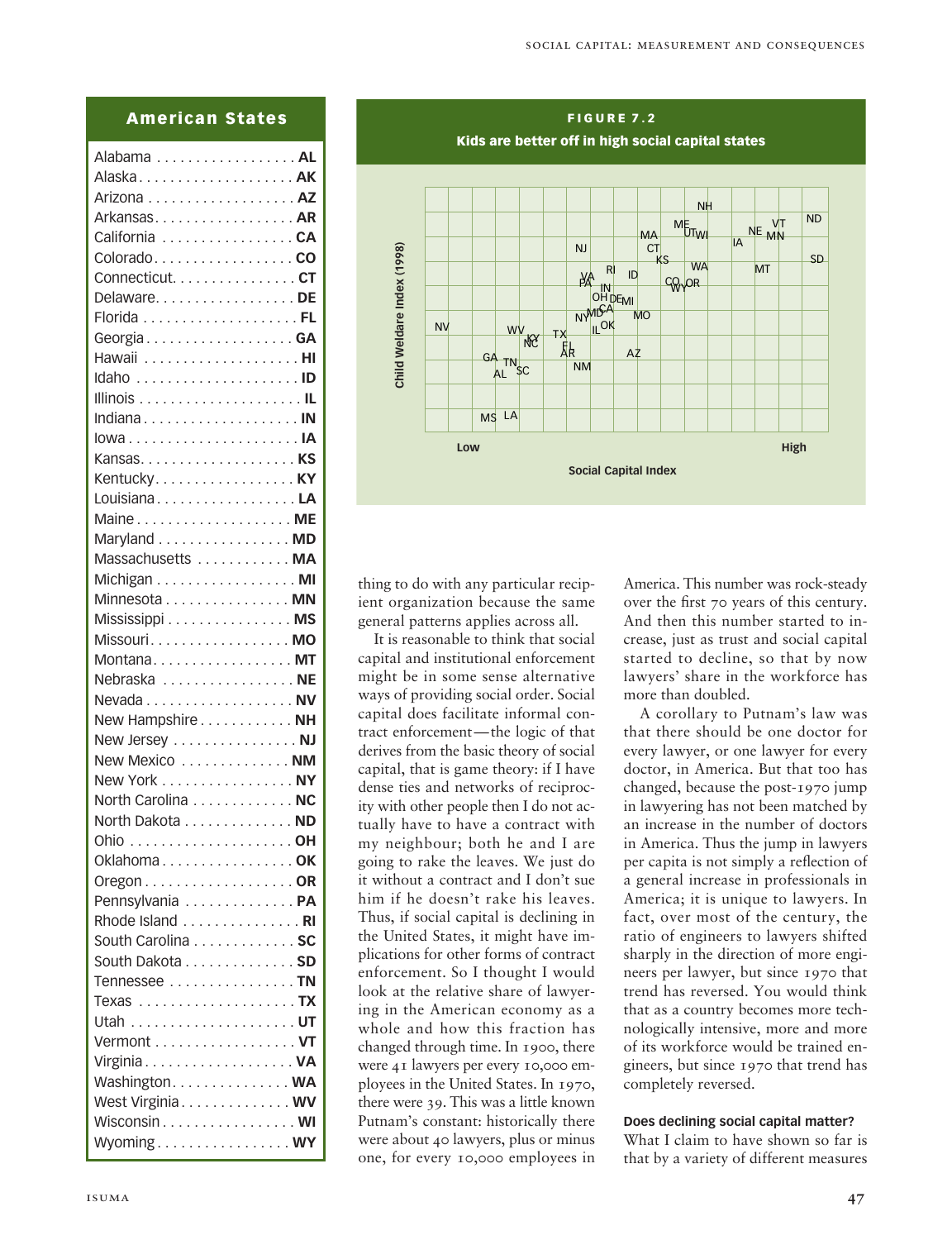

there has been a massive transformation of social bonds in America over our lifetime. (My latest book deals with the extent, causes and consequences of these changes in much more detail). In this section, I argue that there are measurable consequences to social capital. In making my case, I take advantage of the fact that in the United States we have 50 states, which hold some things constant but not others. Across all the American states, I have developed 13 different measures of social capital. Many of these I have already described: the percentage of people in the state who had in the previous year served on a committee of some local organization or as an officer of a local organization, the number of club meetings attended, the number of club memberships, the turnout at the presidential election, the number of

I have, for the sake of simplicity, combined all of those measures, via factor analysis, into a single measure. You can think of that as the latent variable that is measured by the overlap among all these individual indicators. Operationally what I mean by social capital in what follows is the degree to which a given state is either high or low in the number of meetings

public meetings attended, and so on.

citizens go to, the level of social trust its citizens have, the degree to which they spend time visiting one another at home, the frequency with which they vote, the frequency with which they do volunteering, and so on.

Figure 6 provides a social capital map of the United States. Canadians might find it interesting to note that the best single predictor of the level of social capital in American states is distance to the Canadian border. Being closer to the Canadian border means more social capital. Actually, if you looked at that graph in more detail you would see that it can be described in terms of a barometric map with one high, centred over Minneapolis-St. Paul, and one low, centred over Baton Rouge, Louisiana. There are probably deep historical roots for that pattern. It is not an accident that the low social capital is very clearly associated with the depth of slavery in the 19th century, because slavery as a system and the post-slavery reconstruction period were institutionally designed to destroy social capital. This is what slavery was about; it was about destroying social capital, because social capital, among Blacks at least, and later in post-slavery, social connection between Blacks and poor Whites, would have threatened the structure of power. I am sure it is not an accident that there is a strong correlation between past slavery and current levels of social capital.

There are a few outliers to the general pattern. Nevada is lower than where it should be; perhaps if you know something about Nevada you have guesses as to why this might be true. Utah is higher than where it

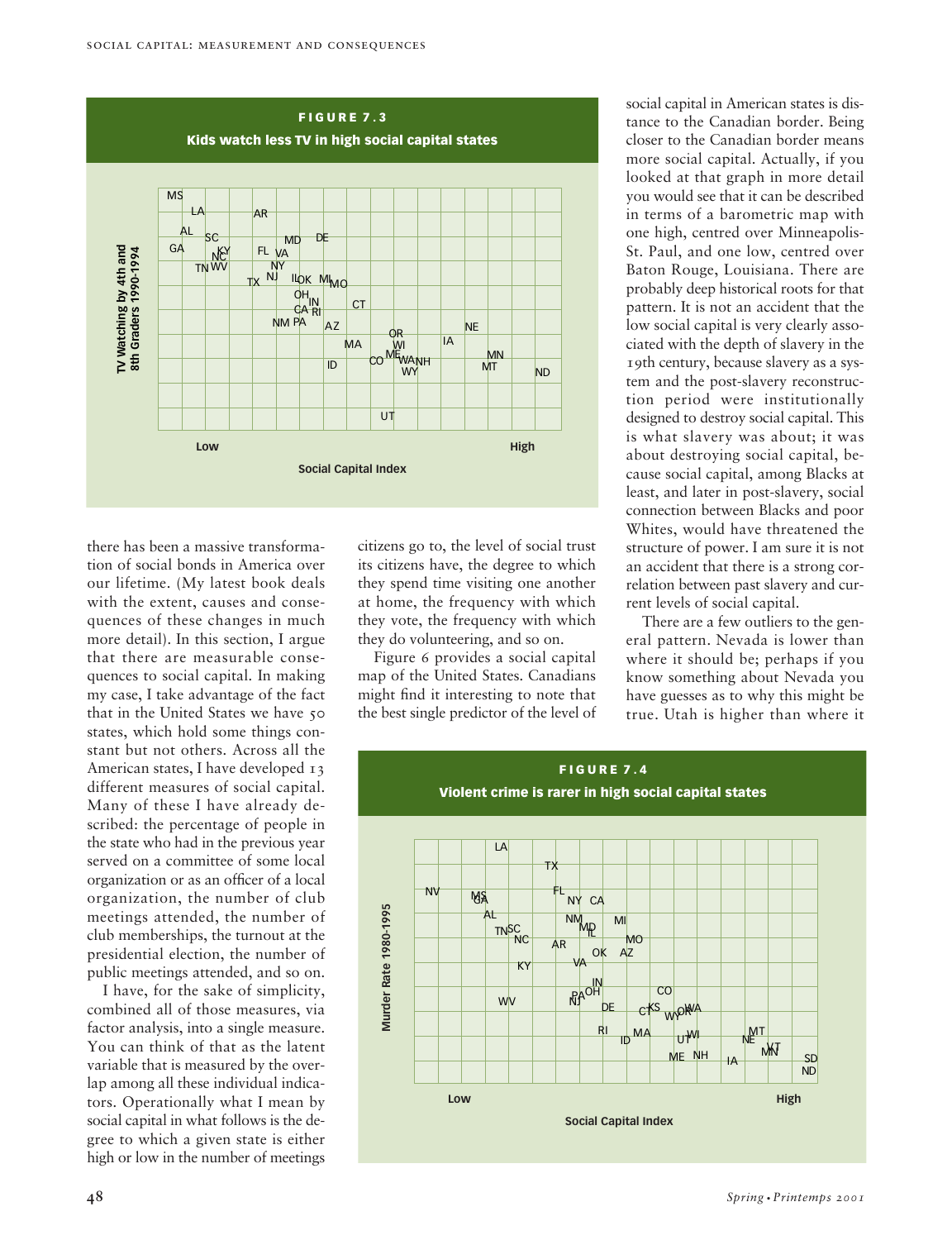

should be, and this is quite explicable because of the Mormon Church.

The other variable that strongly predicts social capital across the American states is the pattern of immigration. The best single migrationbased positive determinant of social capital is the fraction of the population that is of Scandinavian descent. Another fact is that if you rank Americans today by their level of social capital or social trust or social connectedness, and you rank the countries from which their ancestors come, even as long ago as two or three generations, those two rankings are perfectly correlated, even though the connection between those two streams is on average two or three generations old. If you think of the causal mechanism that must underline that, the concordance is stunning.

The various panels of Figure 7 display a number of pair-wise relations between the index of social capital and a number of important social and economic outcomes. These are all partial relations based on multivariate regressions in which everything possible has been held constant because states differ in so many ways.

The general pattern is that social capital drives out other possible competing variables in regression analysis. There is no way to be entirely sure in which direction causality runs. I cannot be sure there is no other causal variable, but I have gone through many potential variables that could make this spurious. That is relevant because the horizontal axis in Figure 7.1 is the social capital index, and the vertical axis a composite measure of educational performance (SAT scores, test scores, high school dropout rate). This is an extremely robust finding; it does not depend at all on which particular measure you use. The relationship shown is strong enough to pass what is known in political science as the inter-ocular trauma test—it strikes one between the eyes.

The relationship between educational performance and social capital is much stronger, two orders of magnitude stronger than, for example again controlling for everything else — spending on schools or teacher/pupil ratios or any of the obvious things that are usually thought to increase educational performance. Figure 7.2 shows a composite measure of child welfare (it includes teen pregnancy, infant mortality and a variety of other measures of how well kids do) and again there is a very strong relationship showing that, in general, the welfare of children is higher where social capital is higher. Figure 7.3 shows that states where children watch less tv have higher levels of social capital, a relationship I study in much more detail in my book.

Crime is strongly negatively predicted by social capital; this is true at the state level, but it is also true at the

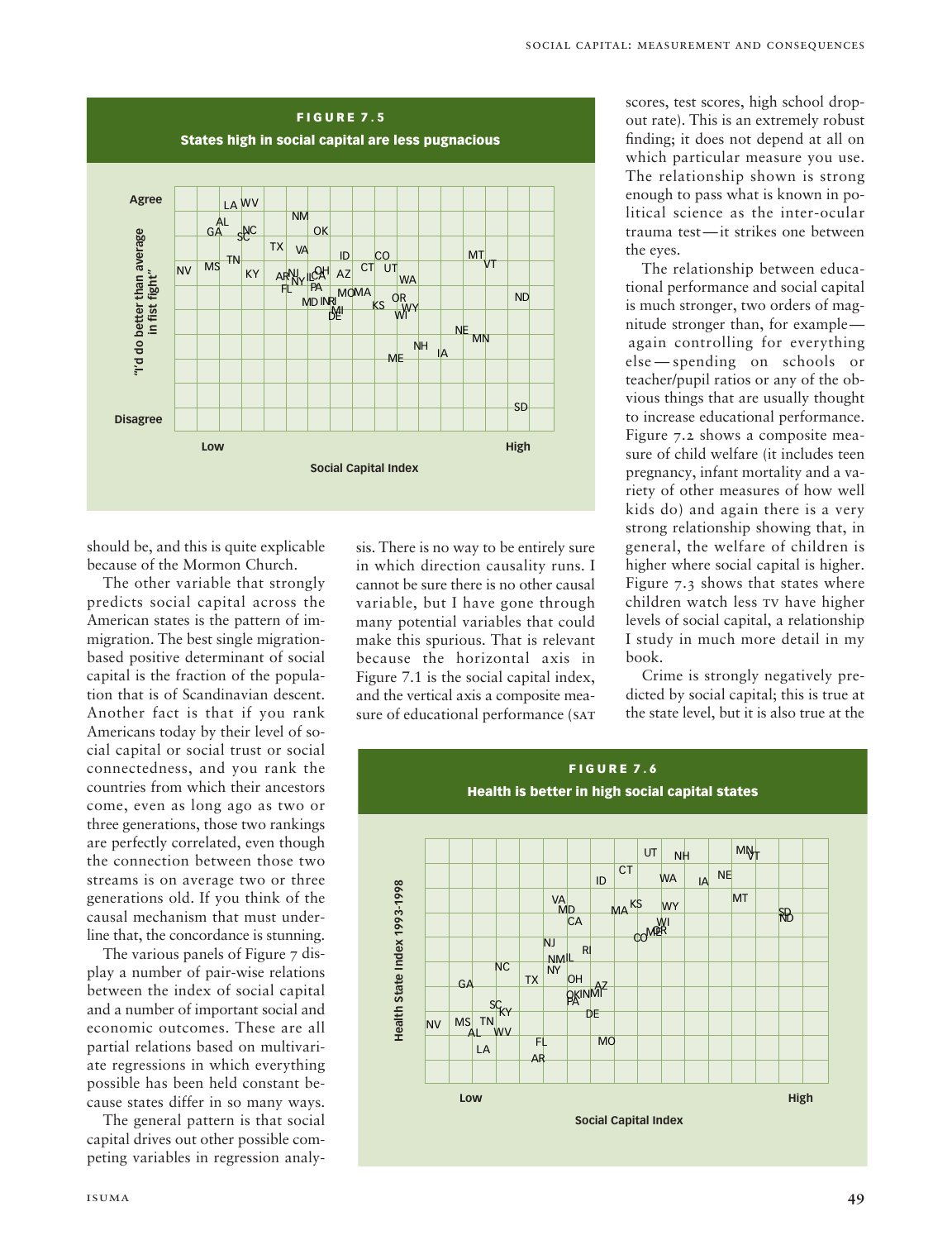

community and neighbourhood levels. Once again the strongest predictor of the murder rate is a low level of social capital. It is stronger than poverty; it is stronger than other plausible measures. Figure 7.4 shows that murder rates are lower in states where social capital is higher, and Figure 7.5 shows that people are generally less pugnacious where social capital is high.

As Michael Woolcock and other authors have pointed out, there is very strong evidence of powerful health effects of social connectedness. The evidence is strong not only in American states, but also in Finland, Japan and other countries. Controlling for your blood chemistry, age, gender, whether or not you jog, and for all other risk factors, your chance of dying over the course of the next year are cut in half by joining one group, and cut to a quarter by joining two groups. This is not cheating; these are prospective studies. It is not that people who are healthy become joiners; it is clear from the studies that the arrow runs in the other direction, from joining to health. These are big effects, as can been seen in Figure 7.6. Once again, these same results are confirmed by a multitude of individual-level, over-time studies.

Figure 7.7 shows that interstate variance in the percentage of tax evasion, as measured by the IRS (Internal Revenue Service), is strongly related to differences in social capital at the state level. No other variable does as well at explaining why states differ in tax evasion. In other words, where people are connected by dense networks of engagement and reciprocity, they are more likely to comply with the law,

very probably because they are more confident that others will, too, so they will not be "suckers" in this dilemma of collective action. Figure 7.8 shows that states where people are more connected with each other are also marked by greater tolerance.

Figures 7.9 and 7.10 show that economic inequality and civic inequality are less in states with higher values of the social capital index. Here the causal arrows are likely to run in both directions, with citizens in high social capital states likely to do more to reduce inequalities, and inequalities themselves likely to be socially divisive.

Finally, I can add some preliminary new evidence to connect social capital to self-assessments of individual welfare. Using a combination of the DDB replies to four questions asking individuals for a self-assessment of their own happiness, I have discovered that happiness increases with both their own and their state's measure of social capital. By contrast, an individual's measure of happiness rises if his or her income is higher but falls if the average state income is higher. Thus, although people value their own income more when their neighbours earn less money, people feel better off when either they or their neighbours have higher levels of social capital. At the state level, one's own level of ed-